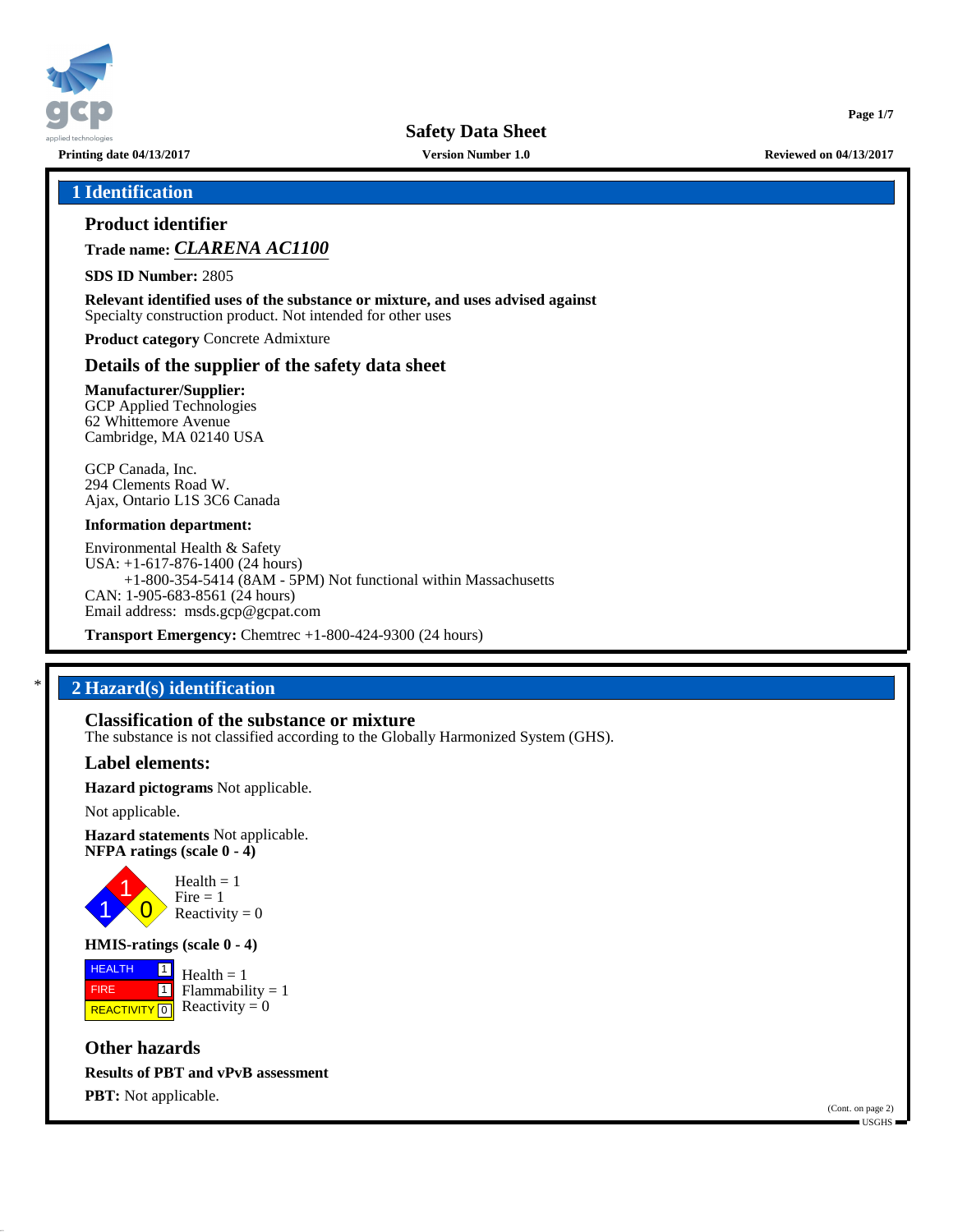## **Trade name:** *CLARENA AC1100*

**vPvB:** Not applicable.

#### \* **3 Composition/information on ingredients**

#### **Chemical characterization: Substances**

**CAS Number:**

Proprietary Polymer Solution Containing Chloride Salts

**Additonal information:** This Product contains no hazardous ingredients.

# \* **4 First-aid measures**

#### **Description of first aid measures**

**General information:** Get medical advice/attention if you feel unwell.

#### **After inhalation:**

Supply fresh air. If required, provide artificial respiration. Keep patient warm. Consult doctor if symptoms persist.

#### **After skin contact:**

Immediately wash contaminated skin with soap or mild detergent and water. If this chemical soaks clothing, immediately remove clothing and wash skin.

**After eye contact:** Rinse cautiously with water for several minutes.

**After swallowing:**

Rinse mouth.

Do NOT induce vomiting.

#### **Information for doctor:**

**Most important symptoms and effects, both acute and delayed** No further relevant information available.

**Indication of any immediate medical attention and special treatment needed** No further relevant information available.

## \* **5 Fire-fighting measures**

**Special hazards arising from the substance or mixture** No further relevant information available.

**Advice for firefighters**

**Protective equipment:** Wear personal protective equipment

**Additional information** Collect contaminated fire fighting water separately. It must not enter the sewage system.

## \* **6 Accidental release measures**

# **Personal precautions, protective equipment and emergency procedures**

Wear protective equipment. Keep unprotected persons away.

# **Methods and material for containment and cleaning up:**

Contain and/or absorb spill with inert material (i.e. sand, vermiculite) then place in a suitable container.

## **Reference to other sections**

See Section 7 for information on safe handling.

See Section 8 for information on personal protection equipment.

(Cont. on page 3)

USGHS

**Page 2/7**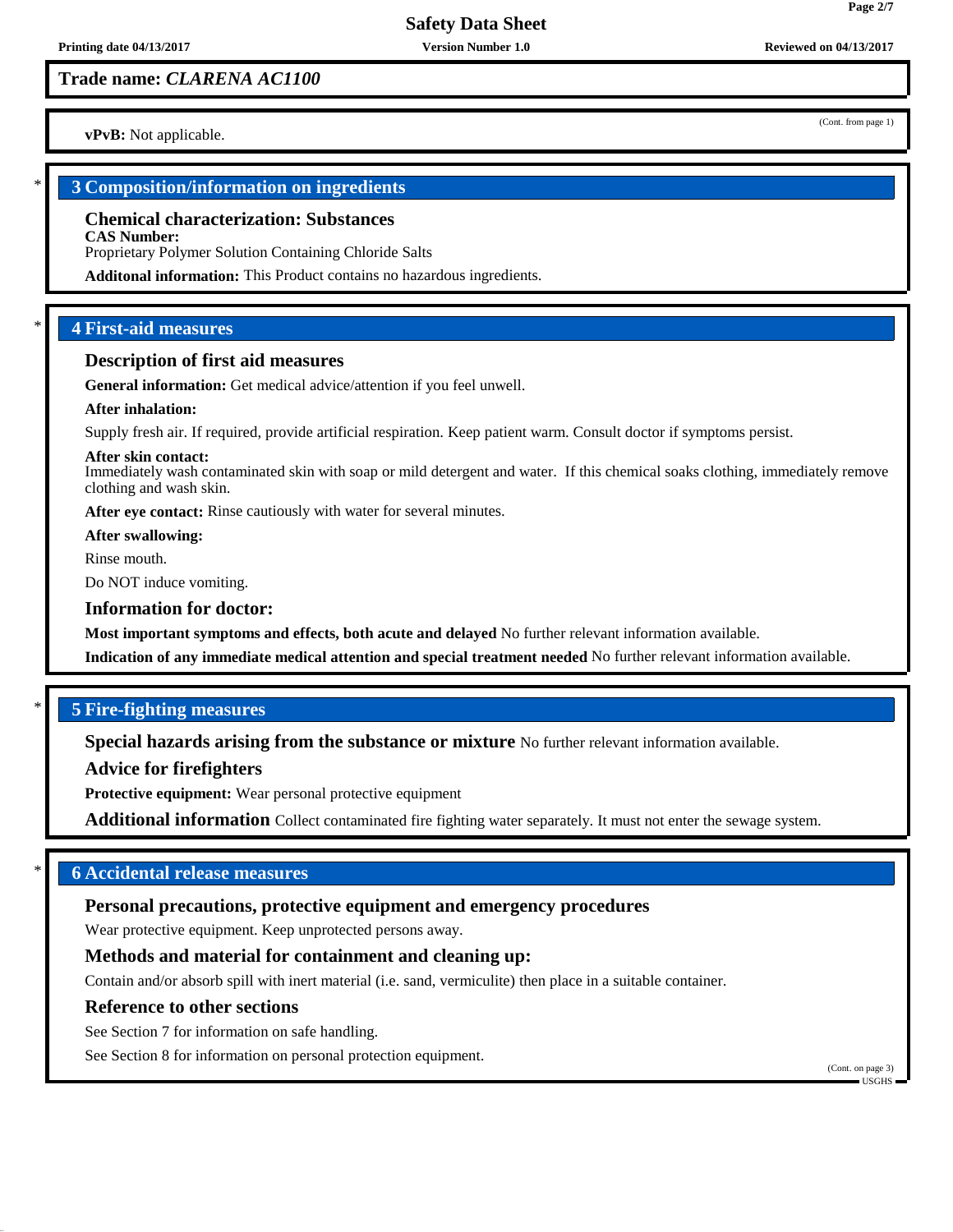### **Trade name:** *CLARENA AC1100*

See Section 13 for disposal information.

(Cont. from page 2)

# **7 Handling and storage**

#### **Handling:**

#### **Precautions for safe handling**

Avoid contact with eyes, skin and clothing. Do not take internally. Practice good personal hygiene to avoid ingestion. Use only with adequate ventilation. Wash clothing before reuse. FOR PROFESSIONAL USE ONLY. KEEP OUT OF CHILDREN'S REACH.

**Information about protection against explosions and fires:** No special measures required.

#### **Conditions for safe storage, including any incompatibilities**

**Storage:**

**Information about storage in one common storage facility:** No special measures required.

**Further information about storage conditions:** Keep receptacle tightly sealed.

**Specific end use(s)** No further relevant information available.

# \* **8 Exposure controls/personal protection**

**Additional information about design of technical systems:** No further data; see item 7.

#### **Control parameters**

**Components with limit values that require monitoring at the workplace:**

The product does not contain any relevant quantities of materials with critical values that have to be monitored at the workplace.

**Additional information:** The lists that were valid during the creation were used as basis.

#### **Exposure controls**

**Personal protective equipment:**

**General protective and hygienic measures:** The usual precautionary measures for handling chemicals should be followed.

#### **Breathing equipment:**

Control exposure to ingredients with workplace control parameters if mentioned above. If no ingredients are listed, respiratory protection is generally not required.

If exposure limits are listed and may be exceeded, use approved respiratory protective equipment and filter type appropriate for the listed ingredients. (NIOSH, CEN, etc.).

Not necessary if area is well-ventilated.

**Protection of hands:** Gloves should be worn to prevent skin contact and should be impermeable and resistant to the product.

**Material of gloves** Rubber or other impervious gloves should be worn to prevent skin contact.

#### **Eye protection:**



Safety glasses with side shield protection.

(Cont. on page 4) USGHS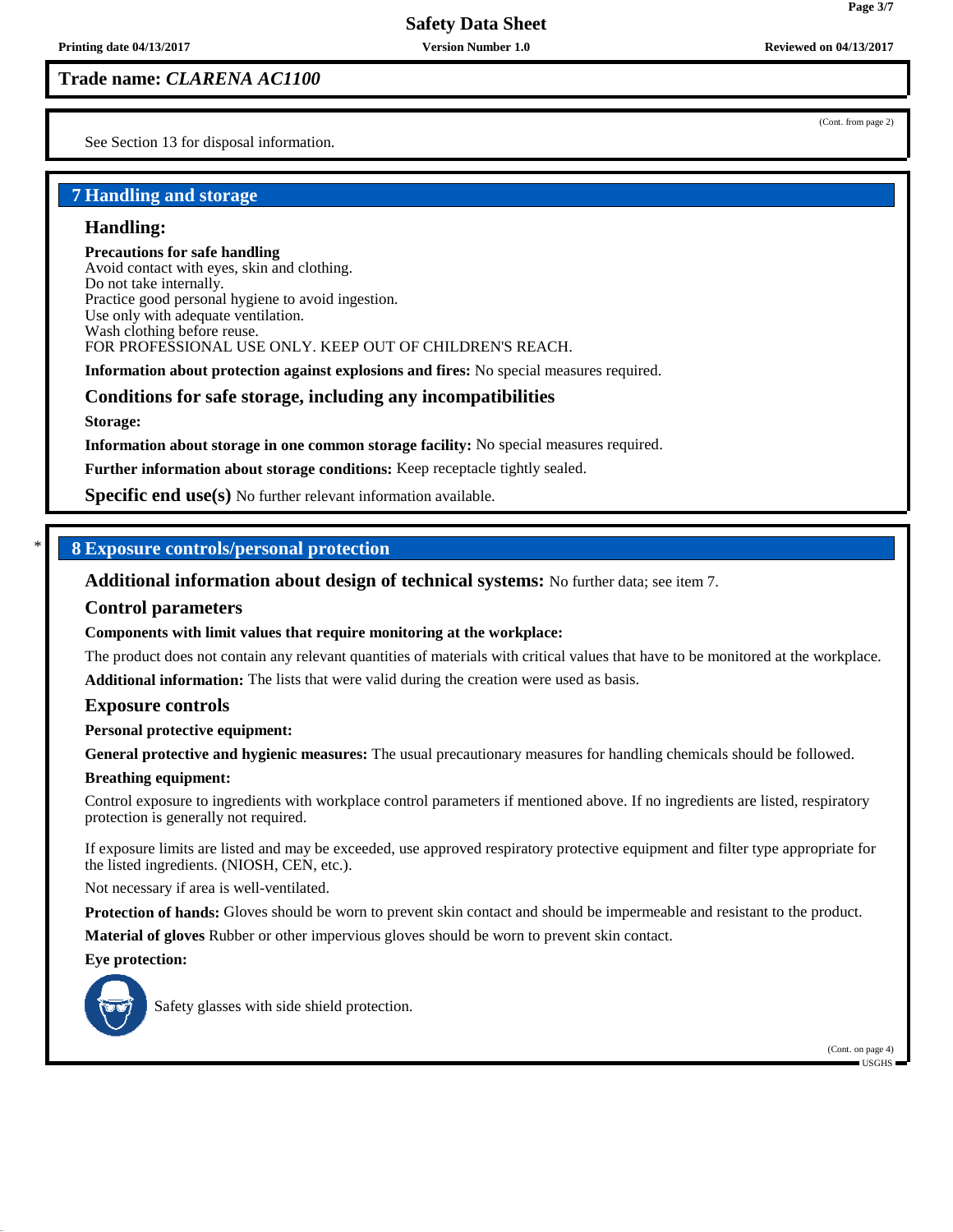(Cont. from page 3)

# **Safety Data Sheet**

# **Trade name:** *CLARENA AC1100*



A face shield should also be worn if there is potential exposure to splash or spray.

#### **Body protection:**

Use personal protective equipment as required.

Take off contaminated clothing.

# \* **9 Physical and chemical properties**

| Information on basic physical and chemical properties                                                                                              |                                                                                                                     |
|----------------------------------------------------------------------------------------------------------------------------------------------------|---------------------------------------------------------------------------------------------------------------------|
| <b>General Information</b><br>Appearance:<br>Form:<br>Color:<br>Odor:<br><b>Odor threshold:</b>                                                    | Liquid<br>According to product specification<br>Characteristic<br>Not applicable.                                   |
| $pH-value (\sim):$                                                                                                                                 | Not determined.                                                                                                     |
| <b>Change in condition</b><br><b>Melting point/Melting range:</b><br><b>Boiling point/Boiling range:</b><br><b>Flash point:</b>                    | Undetermined.<br>Undetermined.<br>>100 °C (>212 °F)                                                                 |
| <b>Flammability (solid, gaseous):</b>                                                                                                              | Not applicable.                                                                                                     |
| <b>Decomposition temperature:</b><br>Auto igniting:<br>Danger of explosion:                                                                        | Not applicable under normal storage conditions.<br>Not determined.<br>Product does not present an explosion hazard. |
| <b>Explosion limits:</b><br>Lower:<br><b>Upper:</b><br><b>VOC Content (max):</b>                                                                   | Not determined.<br>Not determined.<br>Not determined.                                                               |
| Vapor pressure:<br>Density: (~) at 20 $^{\circ}$ C (68 $^{\circ}$ F)<br><b>Relative density</b><br><b>Vapor density</b><br><b>Evaporation</b> rate | Not determined.<br>$1.1$ g/cm <sup>3</sup> (9.18 lbs/gal)<br>Not determined.<br>Not determined.<br>Not determined.  |
| Solubility in / Miscibility with<br>Water:                                                                                                         | Fully miscible.                                                                                                     |
| Partition coefficient (n-octanol/water): Not determined.                                                                                           |                                                                                                                     |
| Viscosity:<br>Dynamic:<br>Kinematic:<br>Molecular weight                                                                                           | Not determined.<br>Not determined.<br>Not applicable.                                                               |
| <b>Other information</b>                                                                                                                           | No further relevant information available.                                                                          |

# **10 Stability and reactivity**

**Reactivity** Stable under normal conditions.

**Chemical stability**

**Thermal decomposition:** No decomposition if used according to specifications.

(Cont. on page 5) USGHS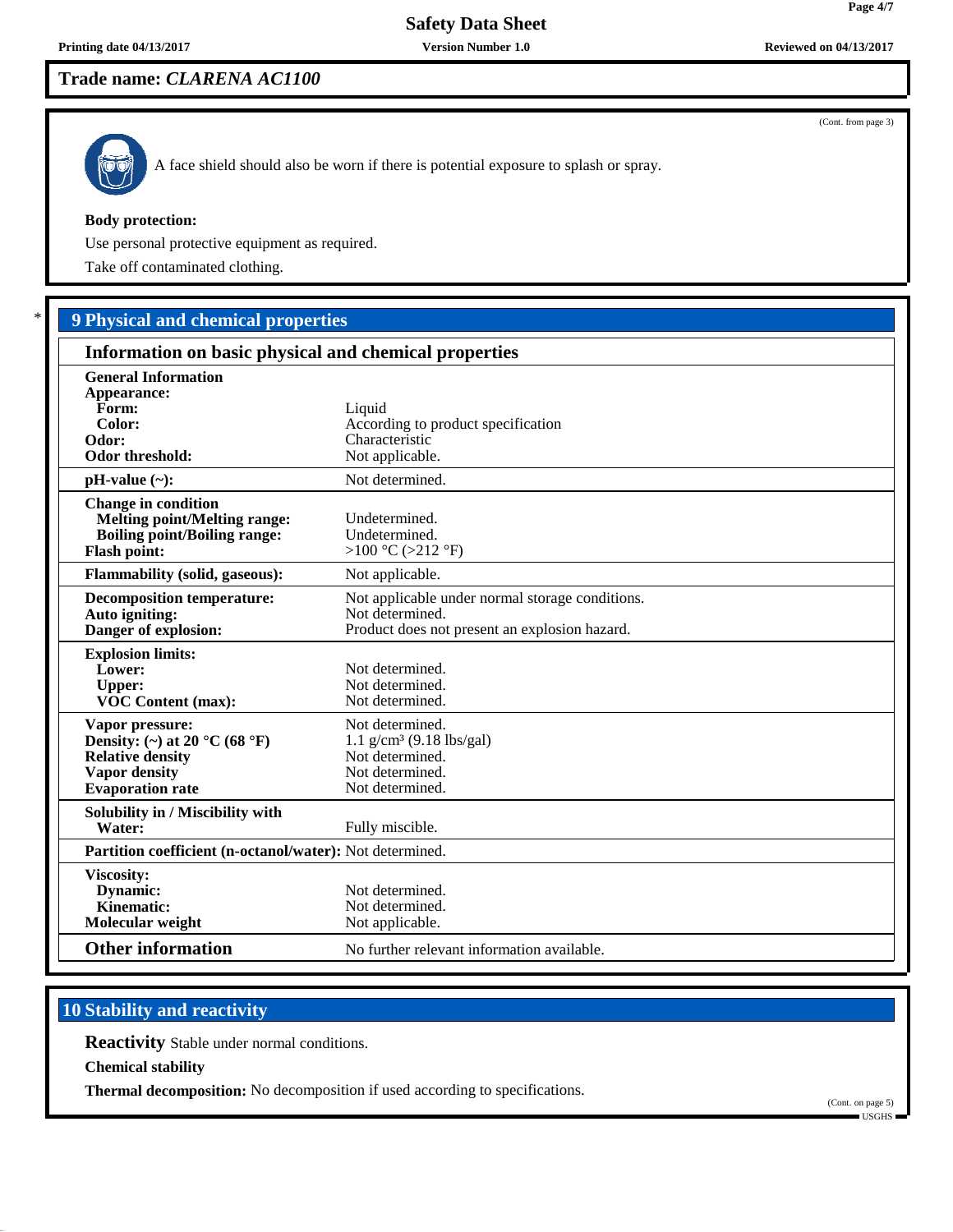**Printing date 04/13/2017 Version Number 1.0 Reviewed on 04/13/2017 Reviewed on 04/13/2017** 

(Cont. from page 4)

**Trade name:** *CLARENA AC1100*

**Possibility of hazardous reactions** No dangerous reactions known.

**Conditions to avoid** No further relevant information available.

**Incompatible materials:** No further relevant information available.

**Hazardous decomposition products:** Carbon monoxide and carbon dioxide

# \* **11 Toxicological information**

## **Information on toxicological effects**

**Acute toxicity:**

|             | LD/LC50 values relevant for classification:<br><b>Proprietary Polymer Solution Containing Chloride Salts</b> |                                                        |  |  |  |
|-------------|--------------------------------------------------------------------------------------------------------------|--------------------------------------------------------|--|--|--|
|             |                                                                                                              |                                                        |  |  |  |
| Oral        | LD50                                                                                                         | $>2000$ mg/kg (rat)<br>(estimated)                     |  |  |  |
| Dermal LD50 |                                                                                                              | $>10.000$ mg/kg (rabbit)                               |  |  |  |
|             |                                                                                                              | $>2000$ mg/kg (rat)<br>(estimated)                     |  |  |  |
|             |                                                                                                              | LC50, 96h $\vert$ 100 mg/l (danio rerio)<br>(OECD 203) |  |  |  |
|             |                                                                                                              | LC50, 48h   100 mg/l (daphnia magna)<br>(OECD 202)     |  |  |  |
|             | $\sim$ $\sim$ $\sim$ $\sim$ $\sim$ $\sim$                                                                    |                                                        |  |  |  |

#### **Primary irritant effect:**

**on the skin:** No irritating effect expected

**on the eye:** No irritating effect expected

**inhalation:** No irritating effect expected

**Additional toxicological information:**

**Carcinogenic categories**

**IARC (International Agency for Research on Cancer) Human Carcinogenicity: Group 1- Positive, Group 2A- Probable, Group 2B- Possible, Group 3- Not Classifiable**

Substance is not listed.

**NTP (National Toxicology Program)**

**K–Known to be carcinogenic, R–May reasonably be anticipated to be carcinogenic**

Substance is not listed.

**OSHA-Ca (Occupational Safety & Health Administration)**

Substance is not listed.

# **12 Ecological information**

#### **Toxicity**

**Aquatic toxicity:** No further relevant information available.

**Fish toxicity** LC50/Danio rerio/96 hours 10-100 mg/l (OECD 203). **Water flea toxicity** EC50/Daphnia magna/48 hours >10-100 mg/l (OECD 202). **Algae toxicity**

Algal inhibition tests are not appropriate. The flocculation characteristics of the product interfere directly in the test medium preventing homogenous distribution which invalidates the test.

**Persistence and degradability** No further relevant information available.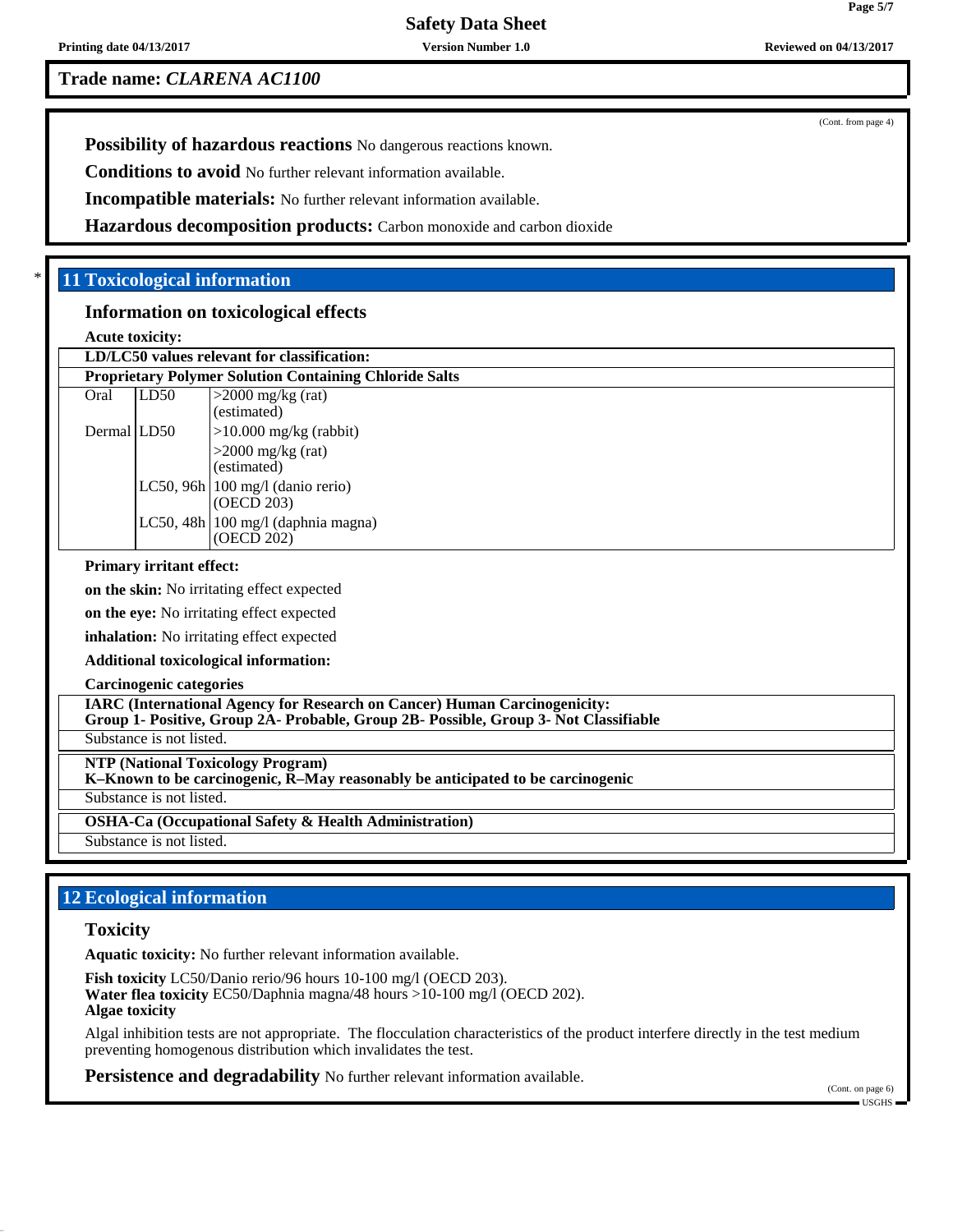# **Trade name:** *CLARENA AC1100*

**Behavior in environmental systems:**

**Bioaccumulative potential** No further relevant information available.

**Mobility in soil** No further relevant information available.

## **Additional ecological information:**

**General notes:** Not known to be hazardous to water.

### **Results of PBT and vPvB assessment**

**PBT:** Not applicable. **vPvB:** Not applicable.

**Other adverse effects** No further relevant information available.

## **13 Disposal considerations**

### **Disposal methods:**

Consult all regulations (federal, state, provincial, local) or a qualified waste disposal firm when characterizing product for disposal. Dispose of waste in accordance with all applicable regulations.

**Recommendation:**



Must not be disposed of together with household garbage. Do not allow product to reach sewage system.

# **Uncleaned packagings:**

**Recommendation:** Dispose of contents/container in accordance with local/regional/national/international regulations.

| <b>14 Transport information</b>                     |                 |  |
|-----------------------------------------------------|-----------------|--|
| <b>UN-Number</b><br>DOT, IMDG, IATA                 | Not applicable. |  |
| UN proper shipping name<br>DOT, IMDG, IATA          | Not applicable. |  |
| <b>Transport hazard class(es)</b>                   |                 |  |
| DOT, IMDG, IATA<br><b>Class</b>                     | Not applicable. |  |
| <b>Packing group</b><br>DOT, IMDG, IATA             | Not applicable. |  |
| <b>Environmental hazards:</b>                       | Not applicable. |  |
| <b>Special precautions for user Not applicable.</b> |                 |  |
| <b>Transport/Additional information:</b>            |                 |  |
| <b>DOT</b><br><b>Remarks:</b>                       | Not Regulated.  |  |
| <b>UN "Model Regulation":</b>                       | Not applicable. |  |

(Cont. on page 7)

(Cont. from page 5)